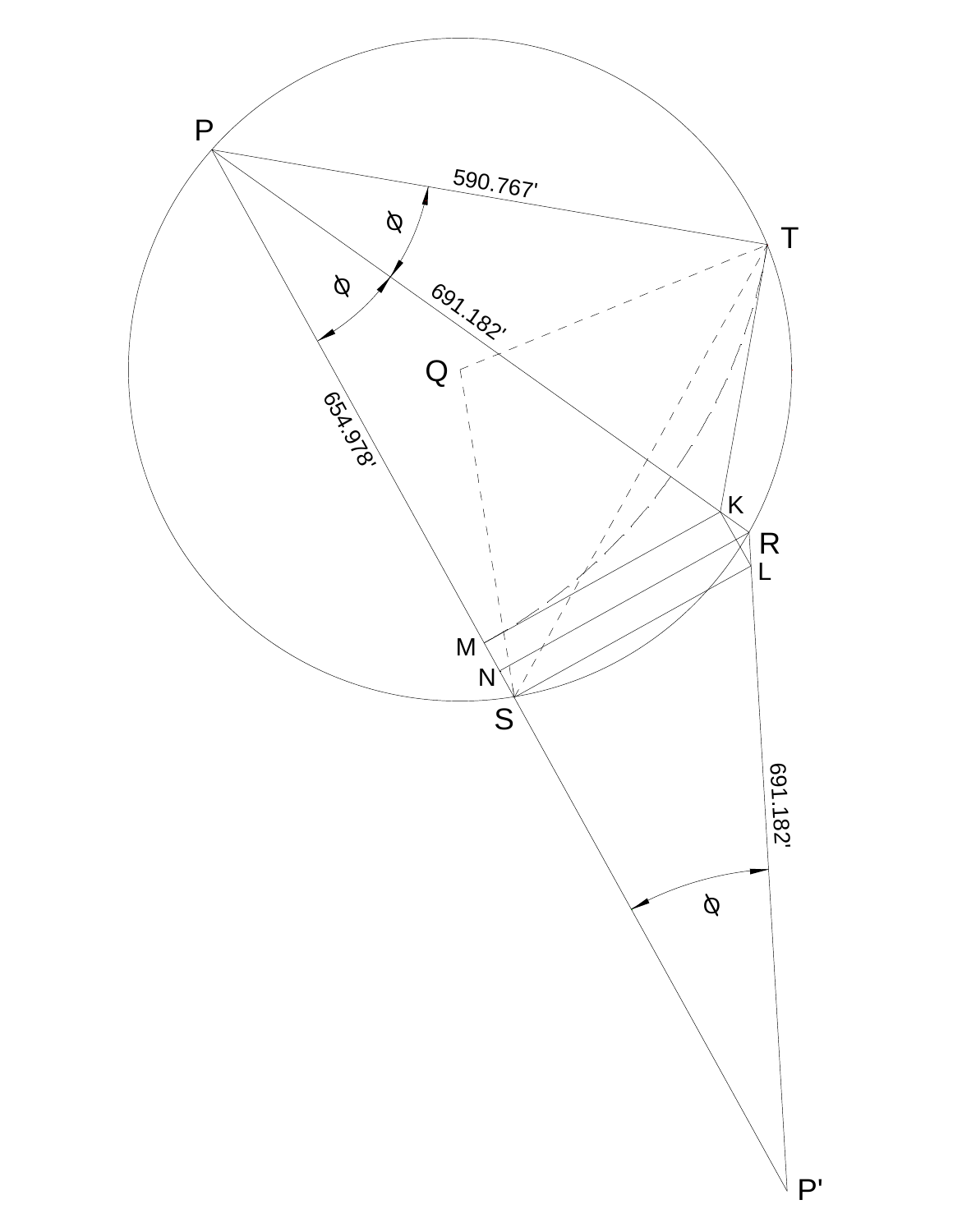3CHRDANS

Construct  $RP' = PR = 691.182$  to intersect PS extended, making isosceles triangle PRP' with angle RP'S equal to Φ.

Construct  $PM = PT = 590.767$ .

 $MS = PS - PM = 654.978 - 590.767 = 64.211$ 

Construct perpendiculars MK, NR and SL.  $MN = NS = 32.1055$ 

In triangle PRN,  $PN = PM+MN = 590.767+32.1055 = 622.8725$ , and angle  $\Phi$  equals arccos PN/PR = 622.8725/691.182=25°41'16" and angle TPS is twice that, or 51°22'32"

Draw chord TS. From the Law of Cosines, PT²+PS²–2∙PT∙PS∙cos P=TS²:

590.767²+654.978²–2∙590.767∙654.978∙cos51°22'32"=TS²

And  $TS = 543.081$ 

With Q as the center of the circle, angle TQS is twice angle TPS, or 102°45'04", the central angle of chord TS

The chord TS =  $2 \cdot R \cdot \sin \frac{1}{2} (102^{\circ}45'04'') = 543.081$  from which R = 347.570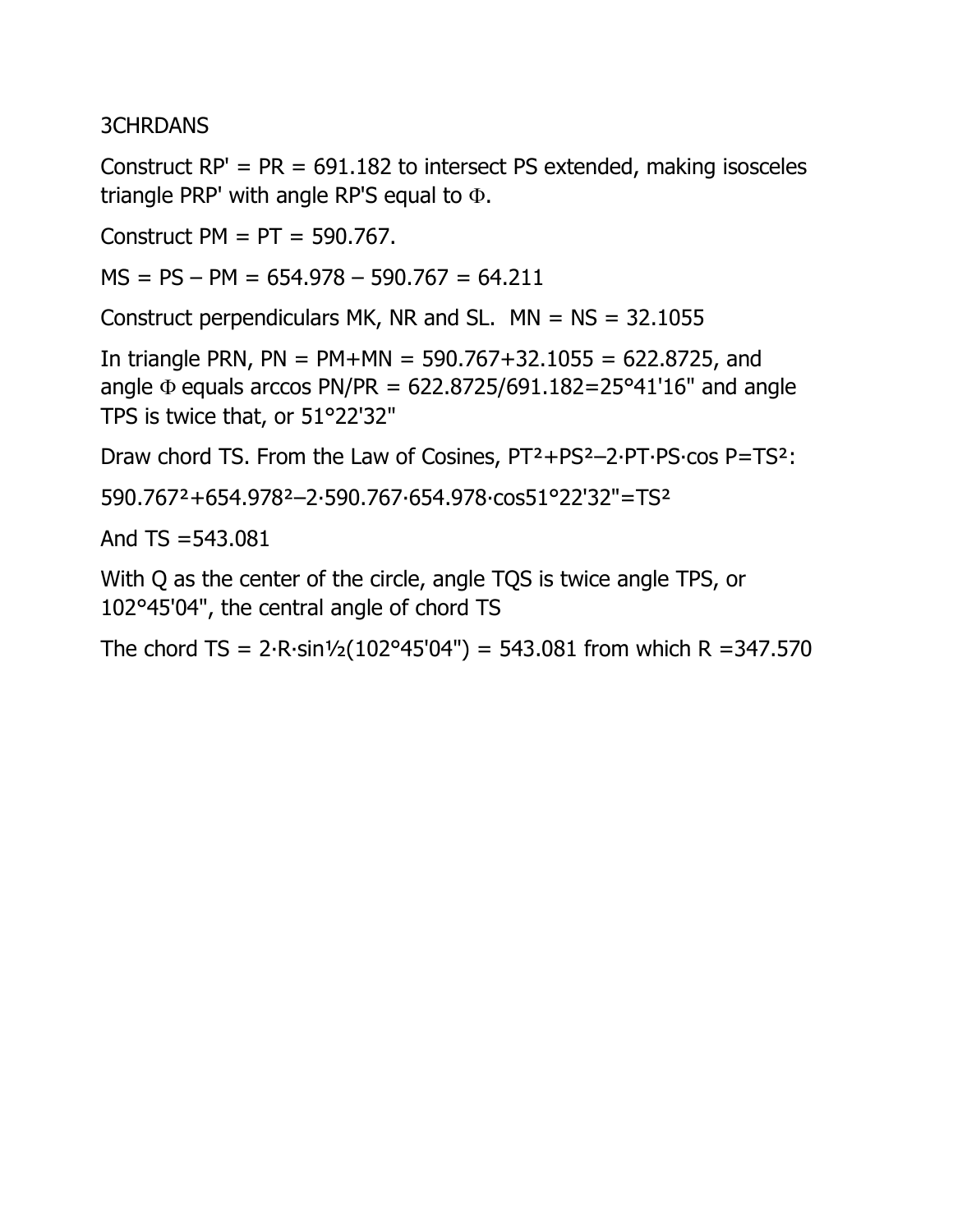Ben Remondi Alternate Solution #1 to Dave Lindell's Test Yourself 82 (6/21/22) Let a=PT; b=PR; c=PS. Central angles to TR & SR are both  $2\phi$  so that TR=SR. r=radius Law of Cosines twice:  $TR^2 = a^2 + b^2 - 2ab\cos(\phi) = c^2 + b^2 - 2cb\cos(\phi) = SR^2$  Therefore:

$$
cos(\phi) = \frac{a+c}{2b}
$$
 and TR= $\sqrt{a^2 + b^2 - 2ab(\frac{a+c}{2b})} = \sqrt{b^2 - ac}$ 

Law Cosines:  $TR^2 = r^2 + r^2 - 2rr\cos(2\phi) = 2r^2(1 - \cos(2\phi)) = 2r^2(1 - \cos^2(\phi))$ The central angle to TR is  $2\phi$  making triangle with sides r & r & TR φ

$$
r = \sqrt{\frac{TR^2}{4(1 - \cos^2(\phi))}} = \sqrt{\frac{b^2 - ac}{4(1 - \cos^2(\phi))}} = 347.56958803176928385166953231816
$$